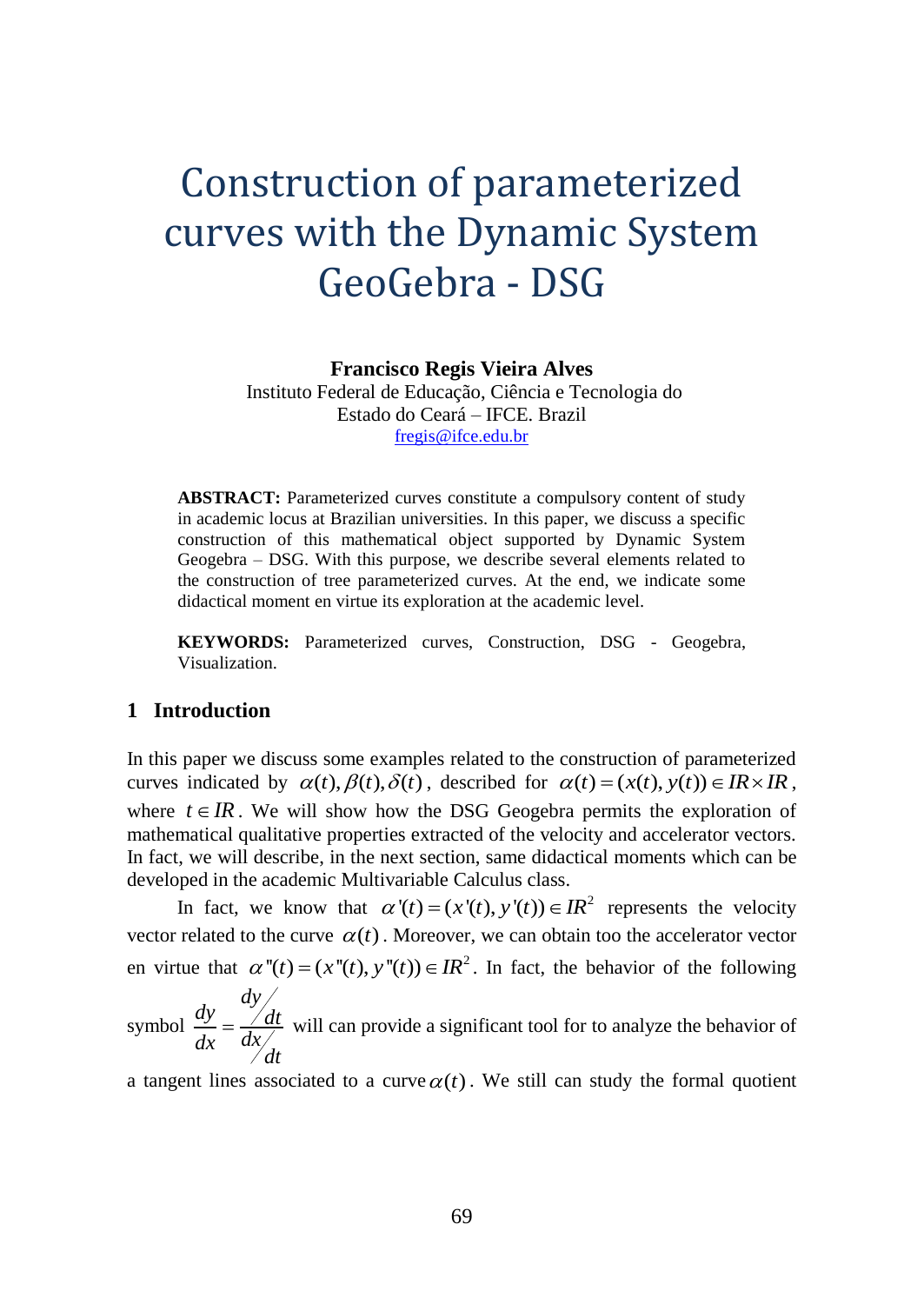2  $d \big/ \big/ \frac{dy}{y}$  $d^2y$  /dt  $dx$  $dx^2$  *dy dt*  $=\frac{d}{dt}\left(\frac{dy}{dx}\right)$  which can predict the existence of the inflection points (where

we expect the changes relatively the concavity's direction (up  $\bigcup$  and down  $\bigcap$ ).

### **2 Some construction supported by DSG**

Let us consider the parameterize curve 3  $f(t) = \left(\frac{2t}{1+t^4}, \frac{2t^3}{1+t^4}\right)$  $t = \frac{2t}{t}$ ,  $\frac{2t}{t}$ *t t*  $\alpha(t) = \left(\frac{2t}{1+t^4}, \frac{2t^3}{1+t^4}\right)$ . Easily, we obtain that  $\alpha(-t) = (x(-t), y(-t)) = (-x(t), -y(t)) = -\alpha(t)$ ,  $\forall t \in \mathbb{R}$ . We can get too

$$
\alpha'(t) = \left(2\frac{(1-3t^4)}{(1+t^4)^2}, 2t^2\frac{(3-t^4)}{(1+t^4)^2}\right).
$$
 From this vector, we extract relevant

information of this trajectory in the plane. In order to the condition  $x(t) = 0$  and  $y(t) = 0$ , we infer that  $1 - 3t^4 = 0 \leftrightarrow t = \pm 1/4/3$ , while the other value is  $t = 0$  or  $t = \pm \sqrt[4]{3}$ . In this case, there is not a corresponding parameter to annul both components at the same time.

In the figure 1, we indicate the black vectors in direction of the axes. In the right side, we visualize the behavior of a tangent family to the curve  $\alpha(t)$ . We note that, when we consider the moving point A on this parametric curve and in the case that an approximation at the origin occurs, the software manifest limitations in describing their behavior.

From the vector 
$$
\alpha'(t) = \left(2\frac{(1-3t^4)}{(1+t^4)^2}, 2t^2\frac{(3-t^4)}{(1+t^4)^2}\right)
$$
, we compute

 $2 \, \sim 4$ 4  $(3-t^*)$  $(1 - 3t^4)$ *dy*  $dy$  /dt  $t^2(3-t)$  $dx = \frac{dx}{dt}$   $(1-3t)$  $=\frac{7}{dx}$   $\frac{dt}{1-3t}$ and analyze the behavior of a tangent family which we

 $\frac{f^2y}{x^2} = \frac{f dt (dx)}{dy}$  which can predict the to<br>
expect the changes relatively the concav<br>
Some construction supported by D.<br>
t us consider the parameterize curve  $\alpha$ <br>
at  $\alpha(-t) = (x(-t), y(-t)) = (-x(t), -y(t))$ <br>  $f(t) = \left(2\frac{(1-3t^$ observe in the figure 1 (on the right side in green color). With the condition  $t^2(3-t^4) = 0$  and  $(1-3t^4) \neq 0$  we obtain the particular parameters which we have a tangent parallel to the axe Ox. Similarly, with the condition  $t^2(3-t^4) \neq 0$  and  $(1-3t<sup>4</sup>) = 0$  we will have a tangent parallel to the axe Oy. At last, when we find parameters which satisfy  $t^2(3-t^4) = 0$  and  $(1-3t^4) = 0$  we identify the cusp points. Moreover, from the quotient  $2(2 + 4)$ 4  $(3-t^4)$  $(1 - 3t^4)$ *dy*  $t^2(3-t)$  $dx \t(1-3t)$  $=\frac{t^2(3-1)}{1-t^2}$  $\overline{\phantom{0}}$ we can conjecture the existence of an oblique asymptote.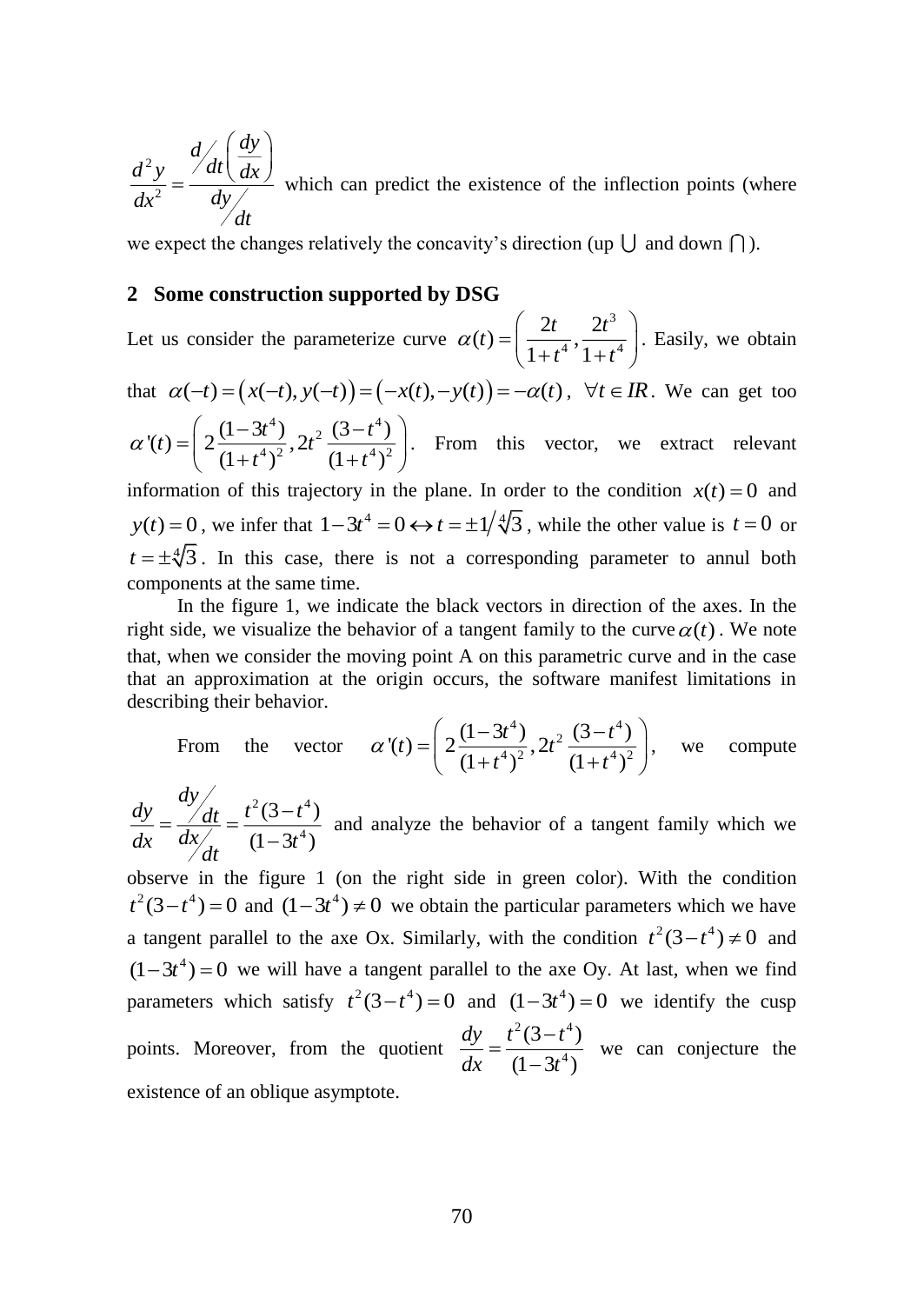The accelerator vector is described in the following manner  
\n
$$
\alpha''(t) = \left( -\frac{24t^3}{(1+t^4)^2} - \frac{16(1-3t^4)t^3}{(1+t^4)^3}, -\frac{24t^3}{(1+t^4)^2} - \frac{16(1-3t^4)t^3}{(1+t^4)^3} \right) = (x''(t), y''(t)).
$$



**Figure 1.** Visual analysis of the parameterized curve and the velocity components vector  $\varphi'(t) = (x'(t), y'(t))$  and the software's limitations

In the figure 1, on the left side, we can easily see peaces the graph related to the component functions  $x'(t)$  and  $y'(t)$ . In the figure 1-(1), we conclude that  $x'(t) < 0$  ( $\leftarrow$ ) and  $y'(t) < 0$  ( $\downarrow$ ). Therefore, the resultant vector (in red color) is indicated by  $\swarrow$  In the figure 1-(2), we conclude that  $x'(t) < 0(\leftarrow)$  and  $y'(t) > 0(\uparrow)$ . So, the resultant vector (in red color) is indicated by *下*. We analyze the peace of the graph in the figure 1-(3). We conclude in this case that  $x'(t) > 0(\rightarrow)$  and  $y'(t) > 0(\uparrow)$ . So, the resultant vector (in red color) is indicated by $\lambda$ . We follow the same verification to figure 1-(4). The resultant vector maintains the same behavior. In the figure 1-(5), we obtain that  $x'(t) > 0(\rightarrow)$  and  $y'(t) < 0(\downarrow)$ . From these information, we indicate then  $\nwarrow$ . Finally, we infer directly to the graph provided by DSG Geogebra that in the figure 1-(6), we find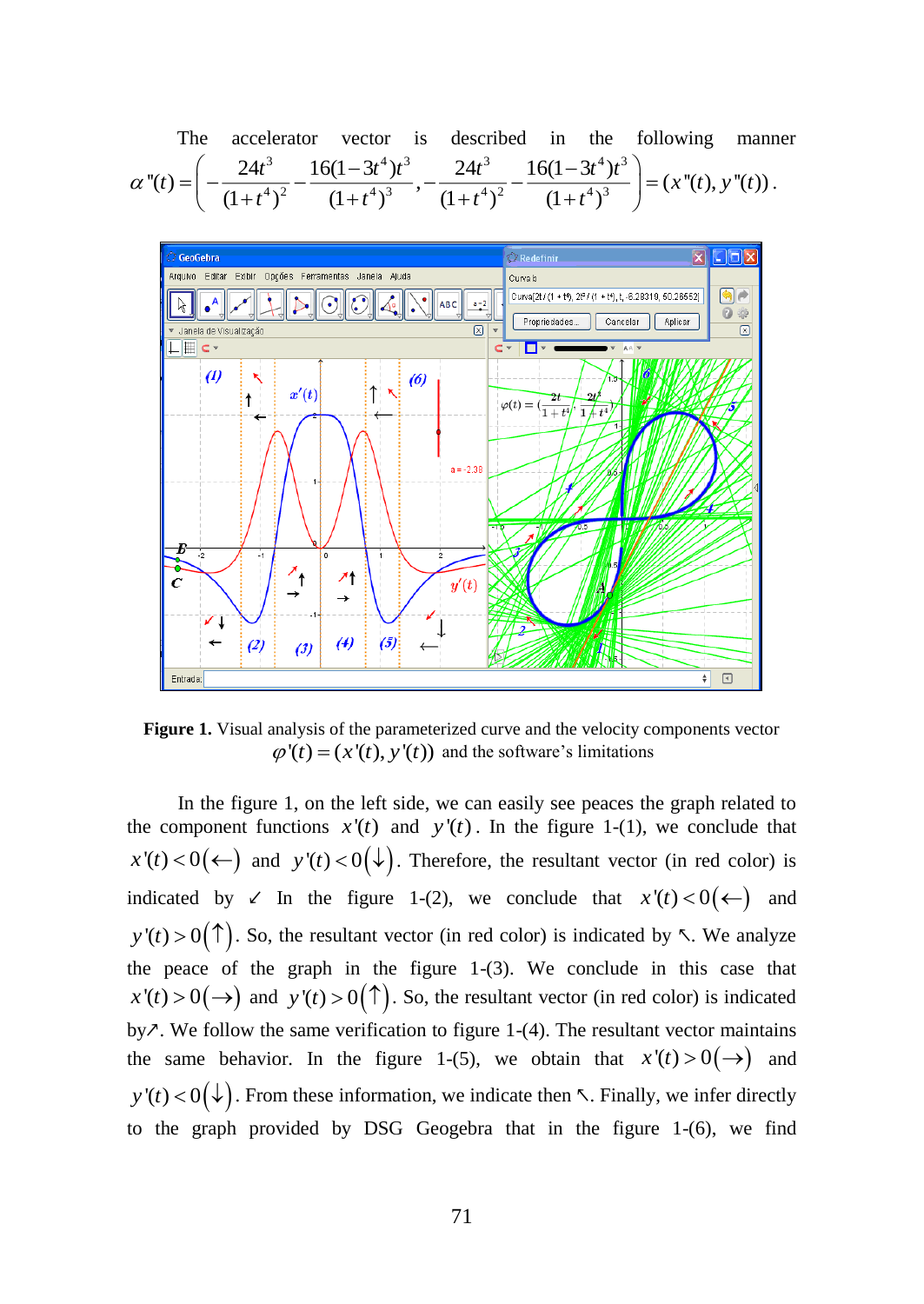and  $y'(t) < 0(\downarrow)$ . And, from these facts, we infer the resultant vector ↙. At the end we compare all collected dates from the figure 1 with the analytical ones.

In the figure 1, in a first moment, is very difficult perceive the behavior of a concavity. However, with some basic commands of the DSG, we can identify the signal changes. Indeed, we take the following expression

$$
\frac{d^2y}{dx^2} = \frac{d/dt \left(\frac{dy}{dx}\right)}{dx} = \frac{d/dt \left(\frac{(3t^2 - t^6)}{(1 - 3t^4)}\right)}{2\frac{(1 - 3t^4)}{(1 + t^4)^2}} = \frac{(6t^9 + 12t^5 + 6t)(1 + t^4)^2}{2(1 - 3t^4)^3}.
$$
 We observe

that it's practically impossible analyze how the sign of this expression changes for the values *t* . On the other hand, we can formulate several conjectures from the figure 1, 2 and 3 based in the visualization.

In the figure 2, we visualize that in a neighborhood of the origin  $(0,0)$  the velocity vector is null. However, we note the color changes correspondingly to the behavior of the tangents lines to the path below (on the right side). On the left side, we can compare the behavior of a tangent determinate by a moving point. With the DSG - Geogebra we can follow the points in the figure 3 for the same corresponding values for the parameter *t* .

 $x'(t) < 0(\leftarrow)$  and  $y'(t) < 0(\leftarrow)$ . And, find evector  $\angle$ . At the end we compare all colonalytical ones.<br>
In the figure 1, in a first moment, is concavity. However, with some basic comparigation changes. Indeed, we figure 1 The qualitative behavior which we can visualize in the figures 2 and 3 permits the understanding about the meaning of inflexion point (where we observe the change of direction of the concavity). Indeed, we can verify, by the direct manipulation the signal changes of the function  $d^2y/dx^2(t)$ . Moreover, we verify some limitations of the DSG. In fact, with intention to describe the curve below (figure 1, on the right side), we ca use Cartesian coordinates or a parametric form. In the first case, we could write  $((3x-4y)^2 + (4x+3y)^2)^2 = 25((3x-4y)^2 - (4x+3y)^2)$ . On the other hand,

when we describe the curve in the parameterized form, we observe the (in color red) graphic related to the function 2  $\frac{d^2y}{dx^2}$  (*t*) when the concavity passes from positive  $(\cup)$  to negative  $(\cap)$ . Similarly, when the concavity passes from negative  $(\cap)$  to positive  $(\cup)$  .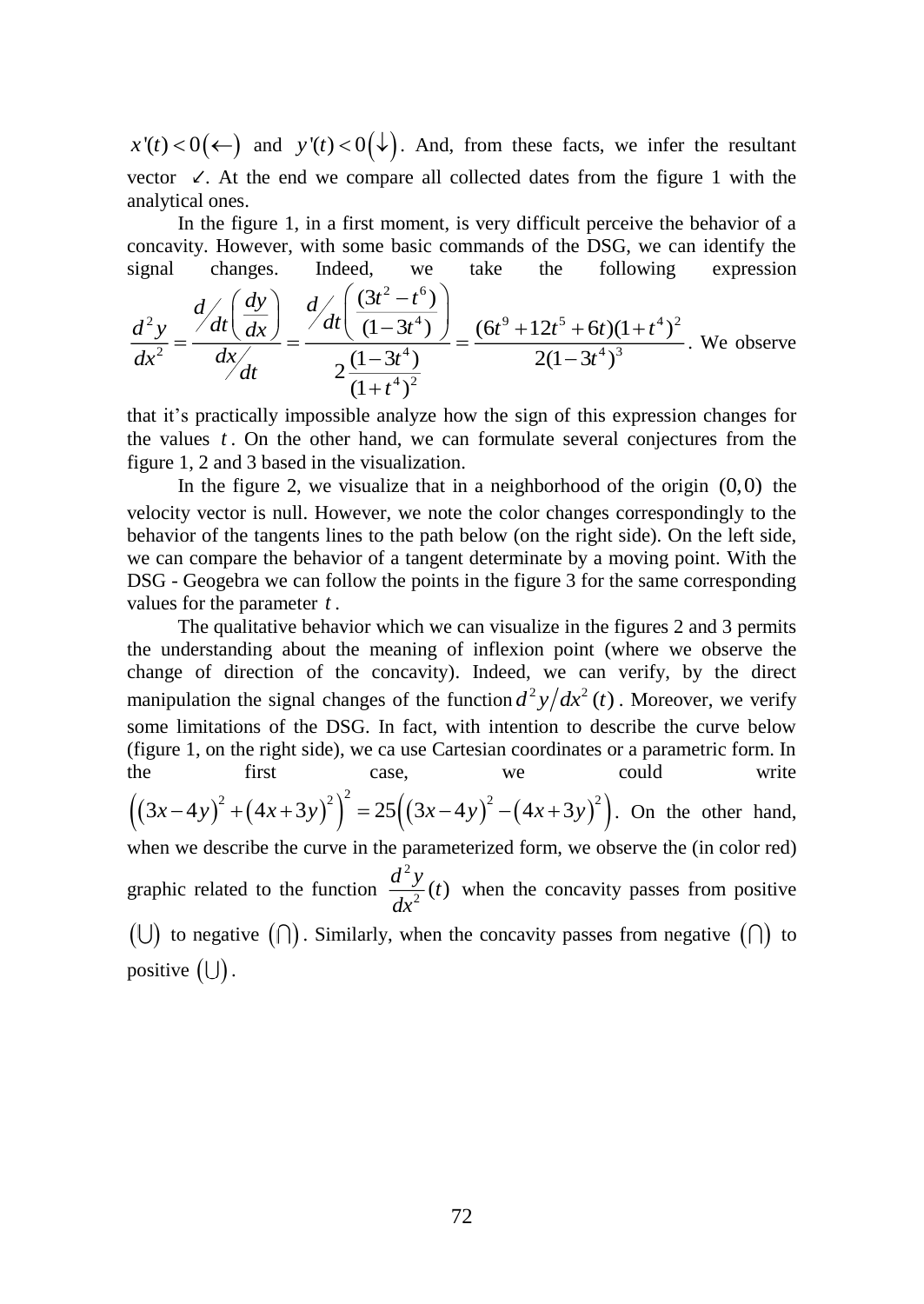

**Figure 2.** Study of the  $dy/dx$  e  $d^2y/dx^2$  related to the concavity of the  $\alpha(t)$ 



**Figure 3.** The behavior of concavity related to the signal of the function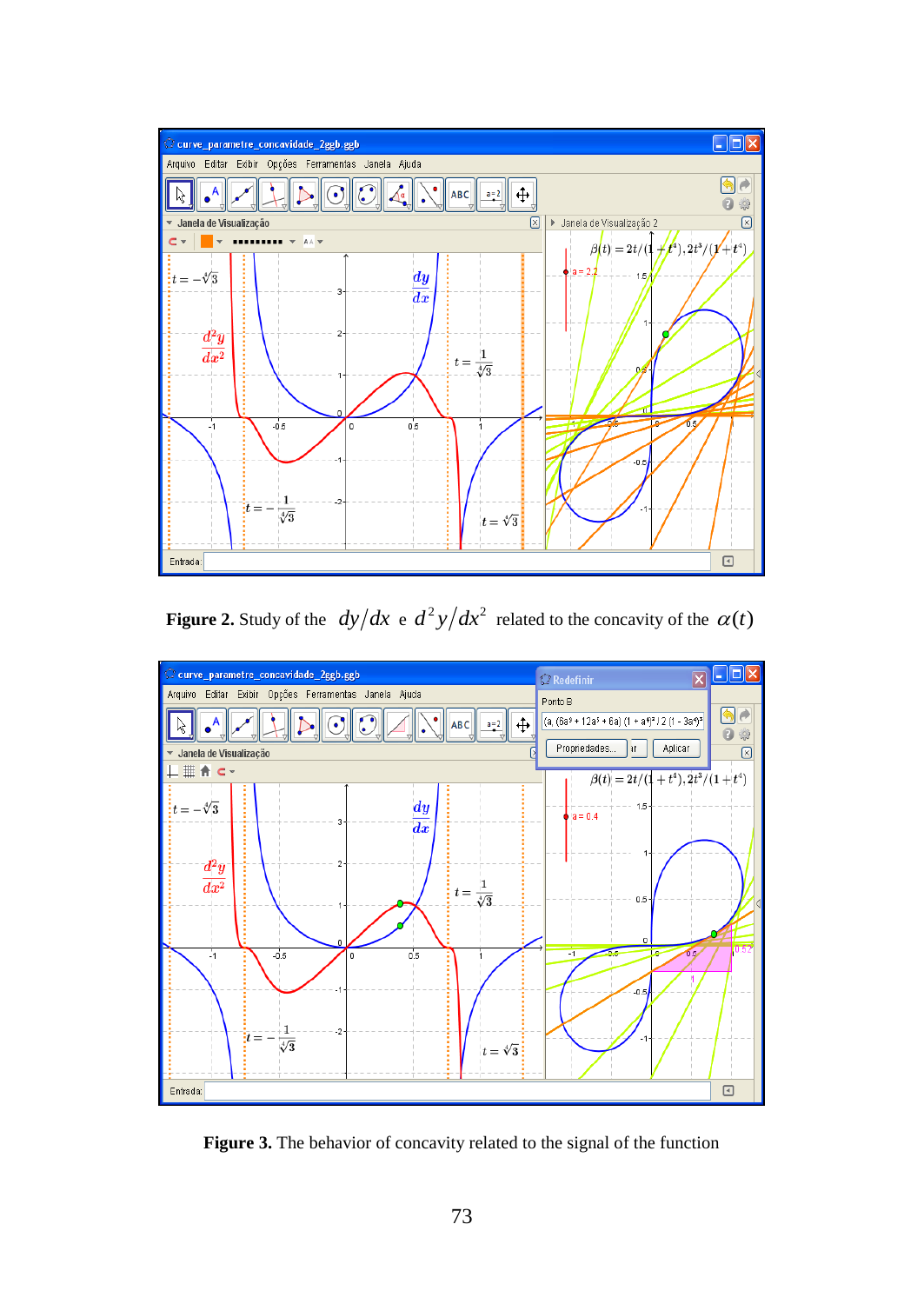Our next example is the parameterized curve 2  $f(t) = \left(\frac{3at}{1+t^3}, \frac{3at^2}{1+t^3}\right)$  $a(t) = \frac{3at}{t^2}$ ,  $\frac{3at}{t^2}$  $\beta(t) = \frac{\epsilon_{\text{eff}}}{1+t^3}, \frac{\epsilon_{\text{eff}}}{1+t}$  $=\left(\frac{3at}{1+t^3}, \frac{3at^2}{1+t^3}\right)$ , com  $a > 0$ . This expression is originating from the Cartesian equation  $x^3 + y^3 = 3axy$ We take the following relation  $y = tx$  :  $x^3 + (t^3x^3) = 3atx^2 \leftrightarrow x^3(1+t^3) = 3atx^2 \leftrightarrow x(1+t^3) = 3atx$ . Finally, we express the variable  $x(t) = \frac{5at}{1+t^3}$  $(t) = \frac{3}{14}$  $x(t) = \frac{3at}{t}$  $t = \frac{3at}{1+t^3}$  and compute  $y(t) = t \frac{3at}{1+t^3}$  $(t) = t \frac{3}{1 +}$  $y(t) = t \frac{3at}{1+t^3}$ . Moreover, we observe  $\lim x(t) =$  $1^+$   $(1^+$   $(1+1^3)$  $\lim_{t \to 1^+} x(t) = \lim_{t \to 1^+} \frac{3}{1+1}$ *a t* →−1 *t*  $x(t) = \lim \frac{3at}{t}$ <sup>+</sup>  $t \rightarrow -1^+$  1 + t ➢ →−1 *t→*−  $= \lim \longrightarrow -\infty$  $rac{3at}{(t^3)} \rightarrow -\infty$  while  $\lim_{t \rightarrow -1^{-}} x(t) =$  $\lim_{t \to -1^{-}} \frac{1}{1+t^{3}}$  $\lim_{t \to -1^{-}} x(t) = \lim_{t \to -1^{-}} \frac{3}{1+}$ *a*  $\lim_{t\to -1^{-}} \lambda(t) =$  $\lim_{t \to -1^{-}} \frac{1}{t} \cdot \frac{3at}{1+t}$  $>$  $\lim_{t \to -1^{-}} x(t) = \lim_{t \to -1^{-}} \frac{3at}{1+t^3} \to -\infty$ . . We can use the same arguments in the other cases indicated by the limits 0  $1^+$   $(1^+$   $(1^+$   $t^3$  $\lim_{t \to -1^{+}} x(t) = \lim_{t \to -1^{+}} \frac{3}{1+1}$ *a*  $t \rightarrow -1$   $t$  $x(t) = \lim \frac{3at}{t}$ <sup>+</sup>  $t \rightarrow -1^+$  1 + t <  $\lim_{t\to 1^+} x(t) = \lim_{t\to -1^+} \frac{1}{1+t^3} \to +\infty$  $\frac{3at}{t^3} \rightarrow +\infty$  and  $\lim_{t \rightarrow -1^{-}} x(t) =$  $1^{\sim}$   $t \rightarrow -1^{\sim} 1 + t^3$  $\lim_{t \to -1^{-}} x(t) = \lim_{t \to -1^{-}} \frac{3}{1+1}$ *a t* →−1 *t*  $x(t) = \lim \frac{3at}{t}$  $t \rightarrow -1^{-} 1 + t$ <  $\rightarrow$ -1  $t\rightarrow$ - $= \lim \frac{\ }{\ } \to -\infty$  $\frac{\partial u}{\partial t}$   $\rightarrow$  - $\infty$ . In either case, determine the follow limit  $\lim_{t \to +\infty} \frac{y(t)}{y(t)} = \lim_{t \to -1^-} \frac{y(t)}{y(t)} = -1 = \lim_{t \to -1^-} \frac{y(t)}{y(t)} = \lim_{x \to -\infty} \frac{y(t)}{y(t)}$  $\alpha x \mapsto x \alpha x(t)$   $t \mapsto t^{-1} x(t)$   $t \mapsto t^{-1} x(t)$   $x \mapsto x(t)$  $y(t)$  *y*  $y(t)$  *f x y*  $y(t)$  *f x y*  $(t)$  *f x y*  $(t)$  $\lim_{t\to\infty} \frac{f(t)}{x(t)} = \lim_{t\to-1^+} \frac{f(t)}{x(t)} = -1 = \lim_{t\to-1^-} \frac{f(t)}{x(t)} = \lim_{x\to-\infty} \frac{f(t)}{x(t)}$ . Therefore, we can determine 2  $b = \lim_{x \to +\infty} y(t) - (-1)x(t) = \lim_{t \to -1^{-}} \left| \frac{3at}{1+t^3} + \frac{3at^2}{1+t^3} \right| = 3a \lim_{t \to -1^{-}} \left| \frac{t(1+t)}{1+t^3} \right|$  $\begin{bmatrix} 3at & 3at^2 \end{bmatrix}$   $\begin{bmatrix} t(1+t) \end{bmatrix}$  $=\lim_{x\to+\infty} y(t)-(-1)x(t)=\lim_{t\to-1^{-}} \left[\frac{\csc}{1+t^3}+\frac{\csc}{1+t^3}\right]=3a\lim_{t\to-1^{-}} \left[\frac{\csc}{1+t^3}\right]=$  $3a \cdot \lim_{t \to -1^-} \left| \frac{t(1+t)}{(t+1)(t^2-t+1)} \right| = 3a \cdot \frac{-1}{3}$  $t \rightarrow -1$   $(t+1)(t^2-t+1)$  3  $a \cdot \lim_{t \to a} \left| \frac{t(1+t)}{t} \right| = 3a \cdot \frac{-1}{t} = -a$  $\rightarrow$ -1<sup>-</sup>  $(t+1)(t^2-t$  $\begin{bmatrix} t(1+t) \end{bmatrix}$  - $=3a \cdot \lim_{t\to -1^{-}} \left[\frac{c(t+1)t}{(t+1)(t^2-t+1)}\right] = 3a \cdot \frac{1}{3} = -a$ . Similarly, we can get that  $b = \lim_{x \to -\infty} y(t) - (-1)x(t) = -a$  :  $y = -x + b = -x - a$ , with  $a > 0$ .

The velocity vector is described for  $3 \sim 2.4$  $f(t) = \left( \frac{3a - 6at^3}{(1 + a^3)^2}, \frac{6at - 3at^3}{(1 + a^3)^2} \right)$  $(1+t^3)^2$   $(1+t^3)$  $a(t) = \frac{3a - 6at^3}{2a}$ ,  $\frac{6at - 3at^3}{2a}$  $\beta'(t) = \left(\frac{at - at}{(1+t^3)^2}, \frac{at - at}{(1+t)}\right)$  $=\left(\frac{3a-6at^3}{(1+t^3)^2}, \frac{6at-3at^4}{(1+t^3)^2}\right)$ . Now,

we still obtain that 4  $\Omega$ , 4 3 3  $'(t)$  6at  $-3at^4$  2  $'(t)$  3a - 6at<sup>3</sup> 1 - 2 *y*<sup>*(t)*</sup>  $6at - 3at$   $2t - t$ *x*<sup> $\{t\}$ </sup>  $3a - 6at^3$   $1 - 2t$  $=\frac{6at-3at}{3a-6at^3}=\frac{2t-t}{1-2t^3}$  which represents the slope Ξ

vector related to a tangent line (see figure 4, on the right side).

In the figure 2, we indicate (on the right side) the graphical geometric behavior of this curve. We can conjecture its behavior when we have 3 3  $1-2t^3=0 \leftrightarrow t=\frac{1}{2}$ 2  $t^2 - 2t^3 = 0 \leftrightarrow t = \frac{1}{2\sqrt{t}}$  while  $2t - t^4 \neq 0$ . On the other hand, when we take the condition  $2t - t^4 = t(2 - t^3) = 0$  and  $1 - 2t^3 \neq 0$  we obtain the real values  $t = 0$ and  $t = \sqrt[3]{2}$ . The values corresponding to the first, we determine the points of the trajectory where the tangent line will be parallel to the y-axis. For the same reason, we determine the points of the trajectory where the tangent line will be parallel to the x-axis.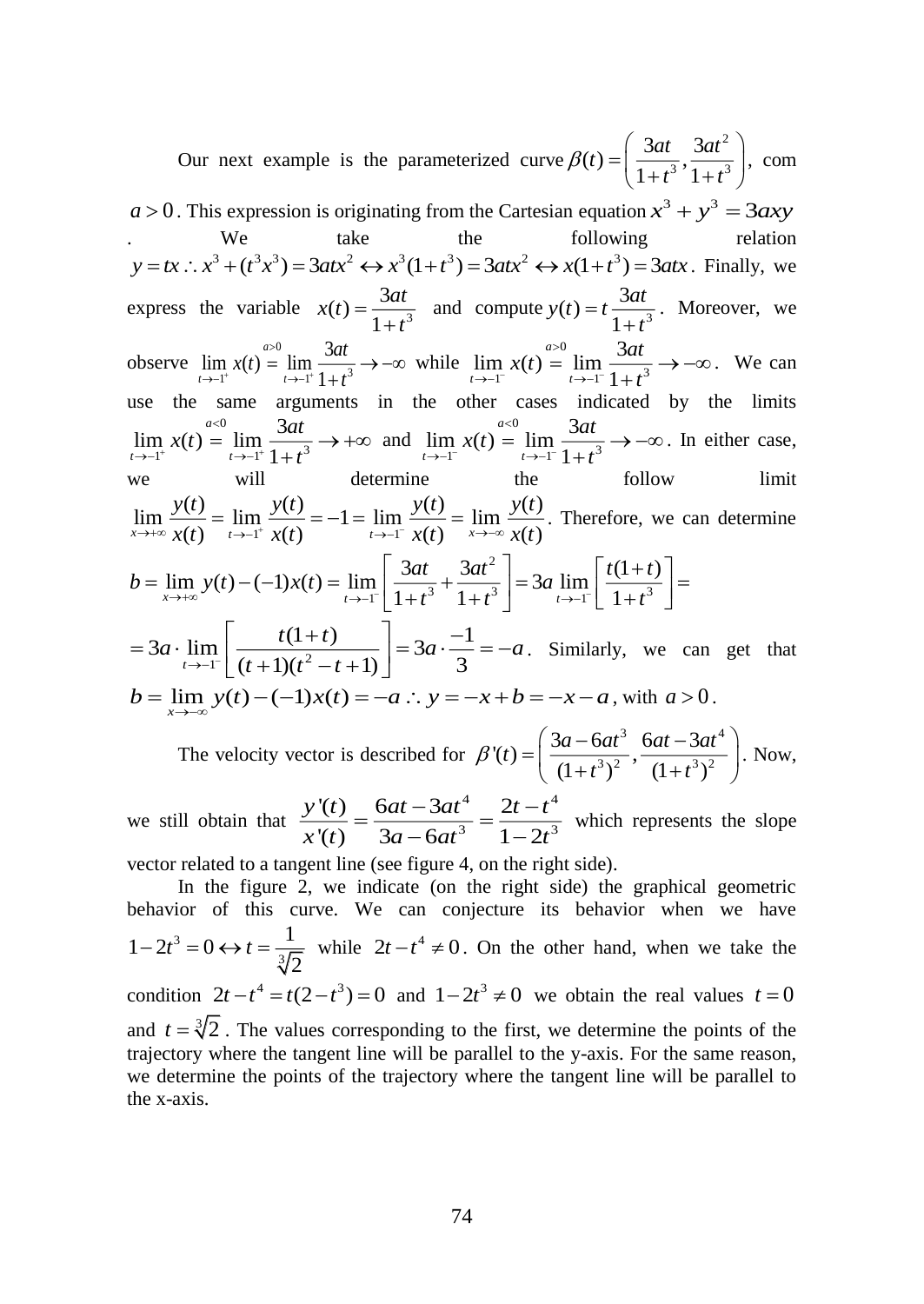Then, we consider the quotient  $(1-2t^3)^3$ 2  $(1.416 \cap 0.3 \cdot 0.41 \cdot 0.3)$ <sup>2</sup> 3*a*  $(1, 2)^3$  $1 \left(14t^{\circ} - 20t^3 + 2\right)(1+t^3)$ 3*a*  $(1-2)$  $d^2y$  **1**  $(14t^6 - 20t^3 + 2)(1+t^4)$  $dx^2$  3*a*  $(1-2t)$  $=\frac{1}{2} \frac{(14t^{\circ}-20t^{\circ}+2)(1+t^{\circ})}{2}$ π . In this

case, we find a difficulty in trying to analyze the sign of this expression directly from their analytical expression. But, when we observe the figure 5, we can explore carefully each part of this trajectory. In fact, in a neighborhood of a point B, we related the behavior of the function 2  $\frac{d^2y}{dx^2}$  (*t*) with this particular trajectory. Again, in the figure 4, we developed visual relationships between the behavior of the velocity vector  $\beta'(t)$ . We have listed each part of the trajectory by the numbers 1, 2, 3, 4 and 5 (fig. 4). This technique allows the identification of growth/degrowth of a movable point on the trajectory  $\beta(t)$  that we have indicated on the right side in blue color.



**Figure 4.** Visual analysis of the parameterized curve and the velocity components vector  $\beta'(t) = (x'(t), y'(t))$ 

Similarly that we have showed in the figure 1, we will describe the same with the aim to understanding the behavior of the resulting velocity vector. In the figure 5, we indicate the graphics related to the functions  $\frac{dy}{dx}(t)$  and 2  $\frac{d^2y}{dx^2}(t)$ . With some moving points (A, B and C), we can explore the signs changes of these functions.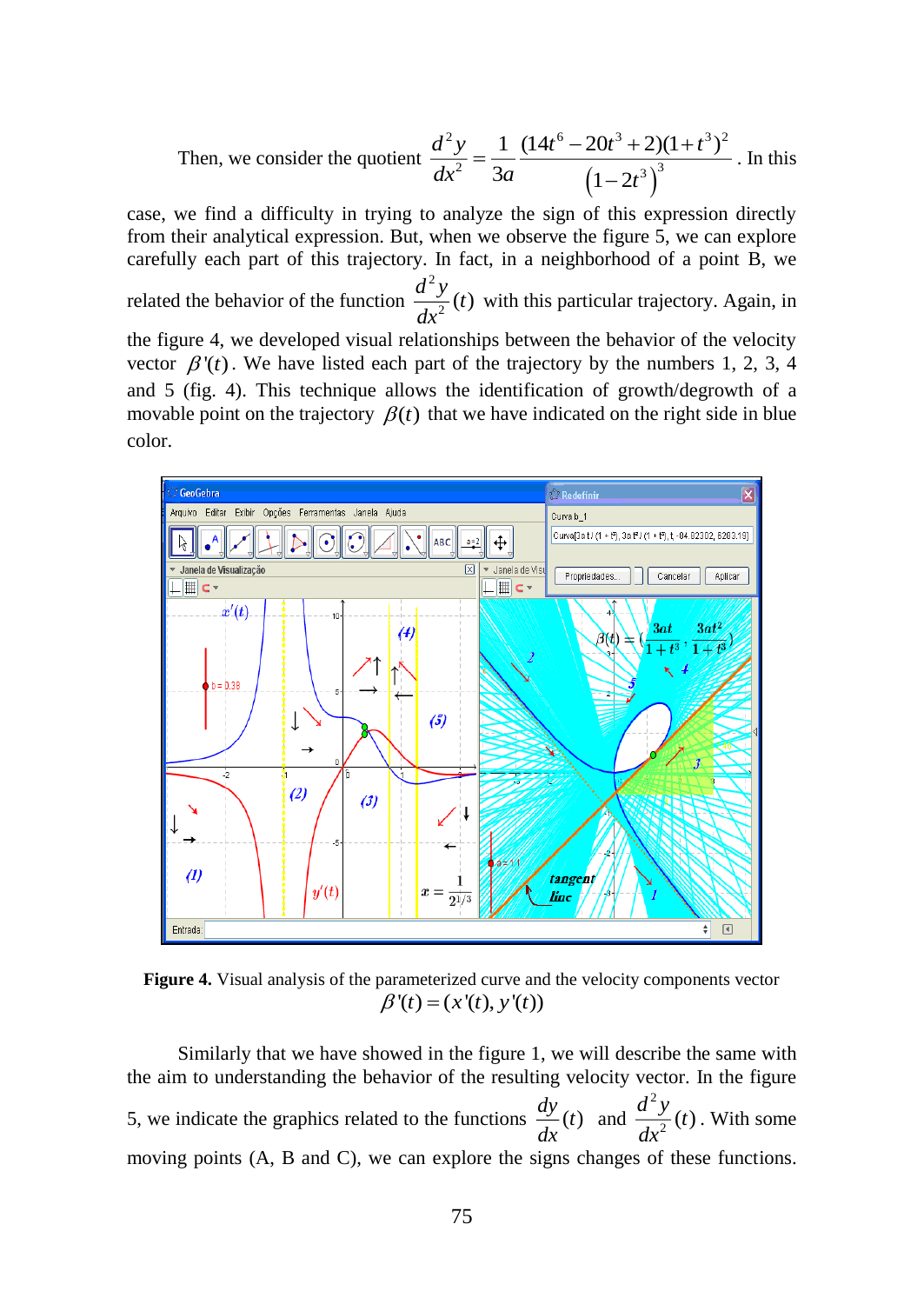So, similarly to the one variable Calculus, when we have 2  $\frac{d^2y}{dx^2}(t) > 0$  we perceive the tangents family is over the parameterized curve (fig. 5, on the right side).



**Figure 5.** Description of the family of tangents and the concavity behavior

From the visual date in the figures 4 and 5, we can compare several mathematical properties which can be represented in a graphical-geometric manner. This description does not emphasize only the analytical procedures.

Exercuse the next example, we will consider  $\delta(t) = \left(\int_0^t \frac{\cos(x)dx}{1+x^2}, \int_0^t \frac{\sin(x)dx}{1+x^2}\right)$  $\frac{\sinh(x)}{1+x^2}, \int_0^1 \frac{\sinh(x)}{1}$ *t*  $\delta(t) = \left( \int_0^t \frac{\cos(x) dx}{1 + x^2}, \int_0^t \frac{\sin(x) dx}{1 + x^2} \right)$  with with

 $t > 0$ . Again, we infer some basic properties like  $x(-t) = -x(t)$  and  $y(-t) = y(t)$ . From this, we conclude that  $\delta(t)$  is symmetric relatively the x-axes. On the other

hand, we compute the velocity vector  $\delta'(t) = (x'(t), y'(t)) = \left(\frac{\cos(t)}{1+t^2}, \frac{\sin(t)}{1+t^2}\right)$  $t$ **)** =  $(x'(t), y'(t)) = \left(\frac{\cos(t)}{1+t^2}, \frac{\sin(t)}{1+t^2}\right)$  $\delta'(t) = (x'(t), y'(t)) = \left(\frac{\cos(t)}{1+t^2}, \frac{\sin(t)}{1+t^2}\right)$ . Wit

the DSG Geogebra, we can describe the graphical-behavior these elements. Below we show its trace by a moving point. However, not directly to this analytical expression  $\delta(t)$ .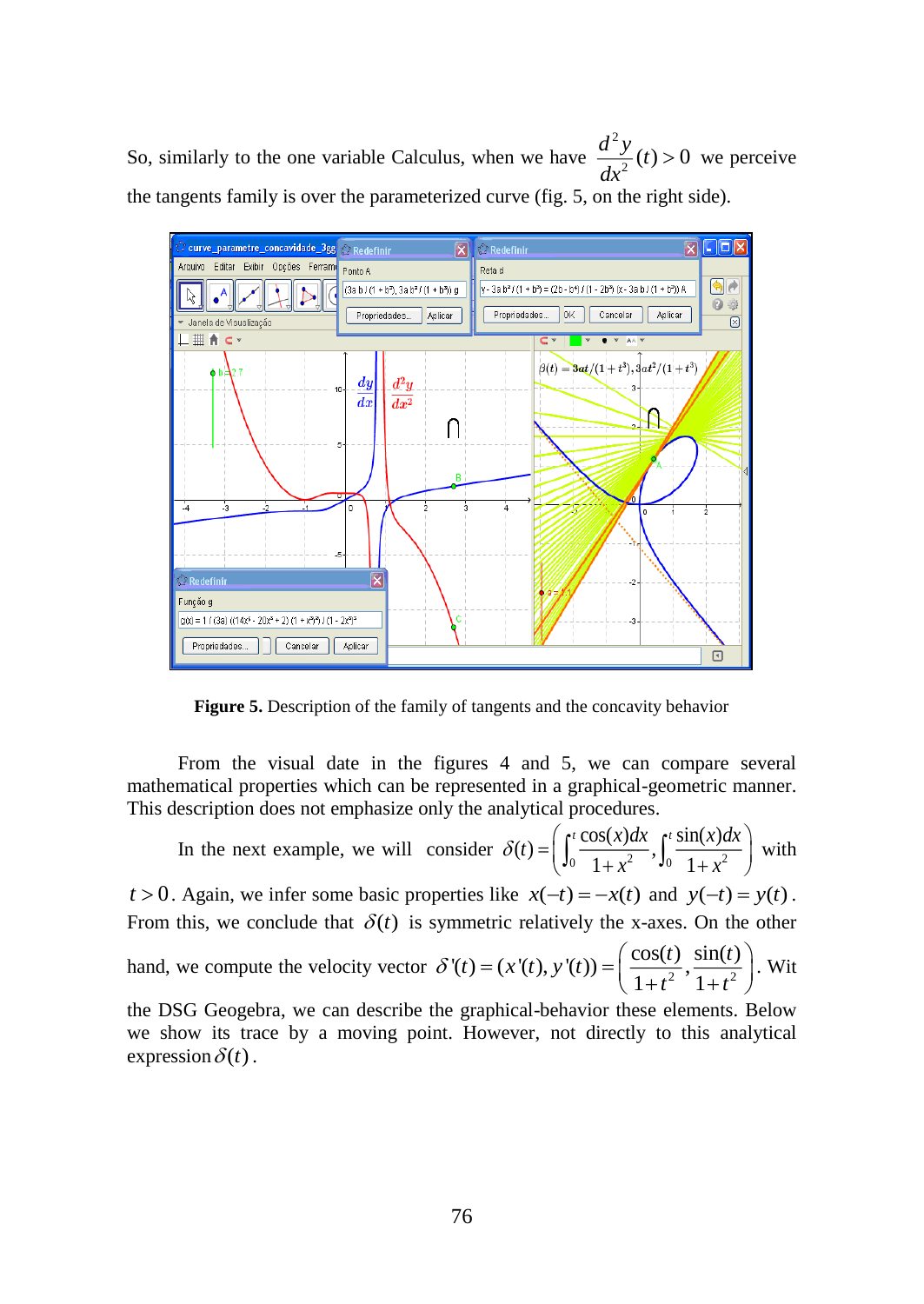

**Figure 6.** Visualization of the graphical-behavior of a parameterized curve  $\delta(t)$ 

With intention to describe the analytical behavior for the  $f(t) = \left( \int_0^t \frac{\cos(x)dx}{1+x^2}, \int_0^t \frac{\sin(x)dx}{1+x^2} \right)$  $t = \int_0^t \frac{\cos(x)dx}{x^2}$ ,  $\int_0^t \frac{\sin(x)dx}{x^2}$  $x \rightarrow 0 \quad 1 + x$  $\delta(t) = \left(\int_0^t \frac{\cos(x)dx}{1+x^2}, \int_0^t \frac{\sin(x)dx}{1+x^2}\right)$ , we will take: 2 2 2 2 0 0 0 0  $\cos(x)dx \sim \int_0^t |\cos(x)dx| \quad t^{t} |\cos(x)|dx \geq \int_0^t 1$  $1 + x^2$   $30$   $1 + x^2$   $30$   $1 + x^2$   $301$  $\int_{t}^{t} \cos(x) dx$   $\int_{t}^{t} \cos(x) dx$   $\int_{t}^{t} \cos(x) dx$   $\int_{t}^{t} 1 dx$  $x \rightarrow w$   $1 + x \rightarrow w$   $1 + x \rightarrow w$  $\int_0^t \frac{\cos(x) dx}{1+x^2} \leq \int_0^t \left| \frac{\cos(x) dx}{1+x^2} \right| = \int_0^t \frac{|\cos(x)| dx}{1+x^2} \leq \int_0^t \frac{1 dx}{1+x^2}.$ Similarly, we write too  $\left|\int_0^{\frac{5}{2}} \frac{\sin(x) \, dx}{1 + x^2} \right| \leq \int_0^{\frac{5}{2}} \frac{\tan(x)}{1 + x^2}$  $\left|\frac{\sin(x)dx}{\sin(x)}\right| \geq 1$  $\left|\frac{1+x^2}{1+x^2}\right| \leq \int_0^{\pi}$ *t*  $\sin(x)dx \Big|_{x \in \mathbb{R}^t}$  *dx*  $\left|\frac{\partial}{\partial x}x^2\right| \leq \int_0^1 \frac{\ln x}{1+x^2}$  $\int_0^t \frac{\sin(x)dx}{1+x^2} \le \int_0^t \frac{1dx}{1+x^2}$ . Now, since we show in the figure 6, the convergence of the integral  $\int_0^{\infty} \frac{\tan x}{1 + x^2}$ 1 1 *dx x*  $\infty$   $\frac{1}{2}$  <  $\infty$  $\int_0^\infty \frac{1}{1+x^2} < \infty$ , we obtain that 0  $1 + r^2$  $cos(x)$ 1  $\frac{x)dx}{ } \in IR$  $\mu = \int_0^\infty \frac{\cos(x) dx}{1+x^2} \in$  $\int_0^\infty \frac{\cos(x) dx}{1+x^2} \in IR$  and  $\lambda = \int_0^\infty \frac{\sin(x) dx}{1+x^2}$  $sin(x)$ 1  $\frac{x}{dx}$   $\in$  *IR x*  $\lambda = \int_{0}^{\infty} \frac{\sin(x) dx}{1} \in$  $\int_0^\infty \frac{\sin(x) dx}{1+x^2} \in IR$  are absolute convergent. From the properties that we have mentioned, we indicate the following points  $(\mu, \lambda) \in IR^2$  and  $(-\mu, \lambda) \in IR^2$ . Easily, we observe the character of symmetry in

We can still compute 
$$
\delta''(t) = \left( -\frac{\sin(t)}{1+t^2} - \frac{2t\cos(t)}{(1+t^2)^2}, \frac{\cos(t)}{1+t^2} - \frac{2t\sin(t)}{(1+t^2)^2} \right)
$$
 that

indicate the acceleration vector. Moreover, we will define the following sequence

the figure 6 (on the right side).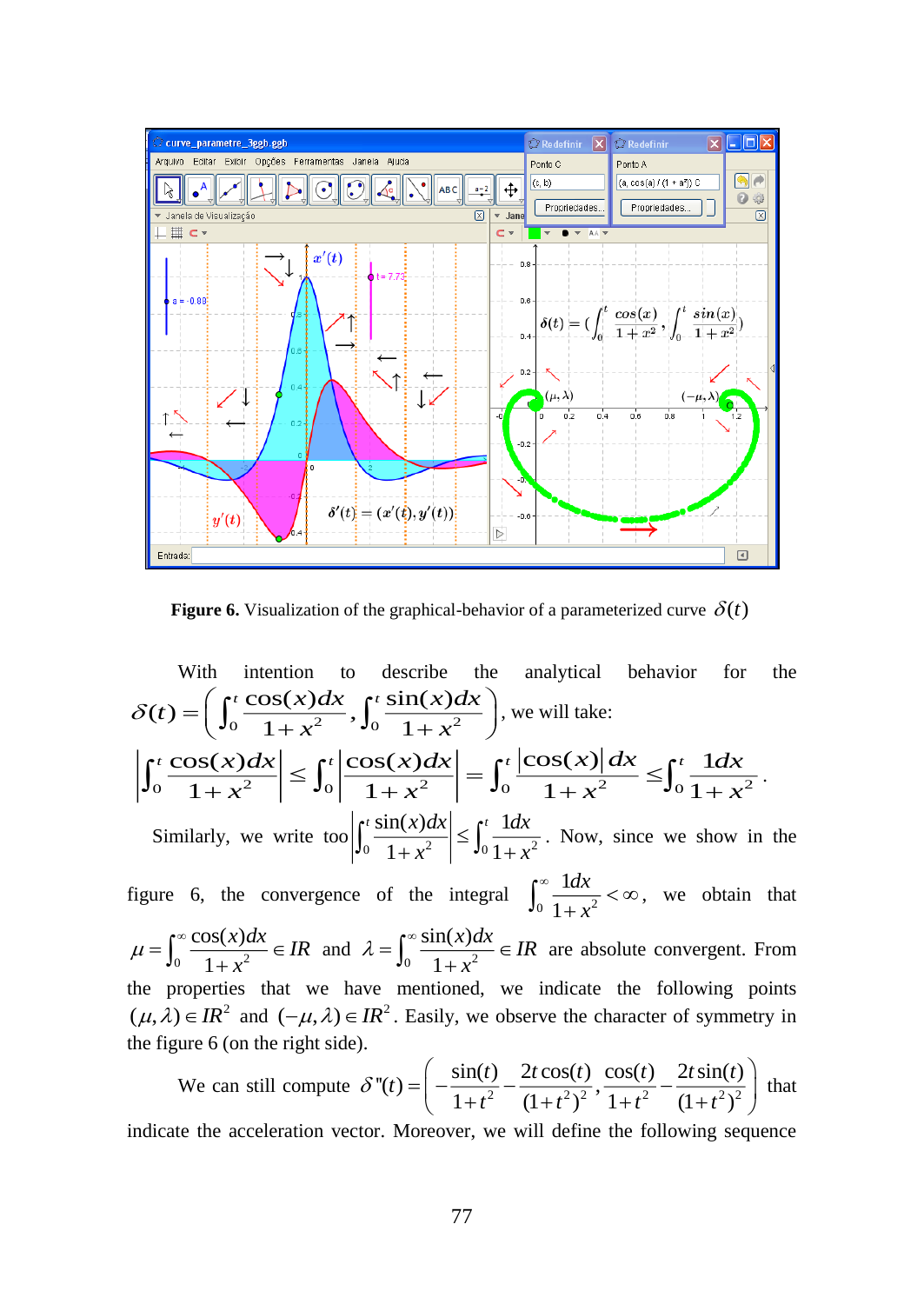2  $sin(x)$ 1  $n \quad \mathbf{J}_n$ *x dx x* π  $\alpha_n = \int_{n\pi}^{(n+1)\pi} \frac{\sin(x)}{1+x^2} dx$ , with condition  $(\alpha_n)_{n\geq 0}$ . We restrict our analysis to the interval  $[n\pi, (n+1)\pi]$  and we take:

$$
\alpha_n = \int_{\alpha}^{(\alpha+1)x} \frac{\sin(x)}{1+x^2} dx
$$
, with condition  $(\alpha_n)_{n\geq 0}$ . We restrict our analysis to the interval  $[\ln \pi, (n+1)\pi]$  and we take:  
\n $|\alpha_n| = \int_{n\pi}^{(\alpha+1)x} \frac{|\sin(x)|}{1+x^2} dx \sum_{\alpha+\alpha}^{x \to +\pi} |\alpha_n| = \int_{n\pi}^{(\alpha+1)\pi} \frac{|\sin(y+\pi)|}{1+(y+\pi)^2} dy = \int_{n\pi}^{(\alpha+1)\pi} \frac{|\sin(y)|}{1+(y+\pi)^2} dy$   
\nNow, we consider:  $x \in (\ln \pi, (n+1)\pi)$ .  $\frac{1}{1+(n+1)^2\pi^2} \leq \frac{1}{1+x^2} < \frac{1}{1+n^2\pi^2} (\pi)$ . We take the integral sign in (\*) and get the following inequalities:  
\n $\frac{1}{1+(n+1)^2\pi^2} \int_{n\pi}^{(\alpha+1)\pi} |\sin(x)| dx < |\alpha_n| < \frac{1}{1+n^2\pi^2} \int_{n\pi}^{(\alpha+1)\pi} |\sin(x)| dx$ . Immediately, we write  $\int_{n\pi}^{(\alpha+1)\pi} |\sin(x)| dx = |\int_{n\pi}^{(\alpha+1)\pi} \sin(x) dx| = 2$ .  
\nThese relation permit to infer that  $|\alpha_{n+1}| < |\alpha_n|$  and  $|\alpha_n| < |\alpha_n| < |\alpha_n|$  and  $\frac{2}{1+(n+1)^2\pi^2} < |\alpha_n| < \frac{2}{1+n^2\pi^2} (\pi^*)$ . Moreover, we still observe that  $\alpha_n = (-1)^n |\alpha_n|$  and the final conclusion  $\lim_{n \to +\infty} \alpha_n = 0$  (see (\*)<sup>\*</sup>).  
\nWe note that in the interval  $[\ln \pi, (n+1)\pi]$ , we can obtain that  $sen(x) = (-1)^n \cdot |sen(x)|$ . We write that:  
\n $y((k+2)\pi) - y(k\pi) = \int_{k\pi}^{(k+2)\pi} \frac{\cos(x) dx}{1+x^2} = \alpha_{k+1} + \alpha_k = (-1)^k (|\alpha_k| - |\alpha_{k+1}|)$   
\nWe should add some comments regarding of the curve indicated by  $\delta(t) = (\int_0^t \frac{\$ 

take the integral sign in (\*) and get the following inequalities:

$$
\frac{1}{1 + (n+1)^2 \pi^2} \int_{n\pi}^{(n+1)\pi} |\sin(x)| dx < |\alpha_n| < \frac{1}{1 + n^2 \pi^2} \int_{n\pi}^{(n+1)\pi} |\sin(x)| dx.
$$
 Immediately,  
we write 
$$
\int_{n\pi}^{(n+1)\pi} |\sin(x)| dx = \left| \int_{n\pi}^{(n+1)\pi} \sin(x) dx \right| = 2.
$$

These relation permit to infer that  $|\alpha_{n+1}| < |\alpha_n|$ and 2 2  $|M|$  1 2 2 2 2  $1 + (n+1)^2 \pi^2$   $1 - n \leq n$  $\alpha$  $\pi$   $1+n \pi$  $<$   $\alpha$   $<$  $\frac{2}{(n+1)^2 \pi^2} < |\alpha_n| < \frac{2}{1+n^2 \pi^2}$  (\*\*). Moreover, we still observe that  $\alpha_n = (-1)^n |\alpha_n|$  and the final conclusion  $\lim_{n \to +\infty} \alpha_n = 0$  (see (\*\*)).

We note that in the interval  $[n\pi, (n+1)\pi]$ , we can obtain that  $\text{sen}(x) = (-1)^n |\text{sen}(x)|$ . We write that:

$$
y((k+2)\pi) - y(k\pi) = \int_{k\pi}^{(k+2)\pi} \frac{\cos(x)dx}{1+x^2} = \alpha_{k+1} + \alpha_k = (-1)^k (|\alpha_k| - |\alpha_{k+1}|)
$$

We should add some comments regarding of the curve indicated by  $f(t) = \left( \int_0^t \frac{\cos(x) dx}{1 + x^2}, \int_0^t \frac{\sin(x) dx}{1 + x^2} \right)$  $t = \int_0^t \frac{\cos(x)dx}{x^2} \cdot \int_0^t \frac{\sin(x)dx}{x^2}$ *x x*  $\delta(t) = \left(\int_0^t \frac{\cos(x)dx}{1+x^2}, \int_0^t \frac{\sin(x)dx}{1+x^2}\right)$ . In fact, we can not obtain directly from this

expression the graphical behavior for it. In the figure 6 (on the left side), we show the area´s contribution under the components functions. From this, we designate a

moving point 
$$
\left(b \frac{blue \, color}{blue \, color}, \frac{pink \, color}{blue \, color}\right) \in IR^2 \text{ (see figure 6). We describe the trace}
$$

of a moving point. In fact, the previous integrals are dependent on parameter and we find some cases that obtaining the primitive function is impossible (like the component  $y(t) = \int_0^t \frac{\sin(x)t}{1+x^2}$  $\lim(x)dx$  $y(t) = \int_0^{\frac{t}{t}} f(t) dt$  $=\int_0^t \frac{\sin(x)dx}{1+x^2}$ ). In this case we use another technique of approach.

#### **Final remarks**

Undoubtedly, parameterized curves constitute a compulsory topic in the Multivariable Calculus. In this paper, we showed an approach that permits the student employs some knowledge related to the one variable Calculus. Indeed, we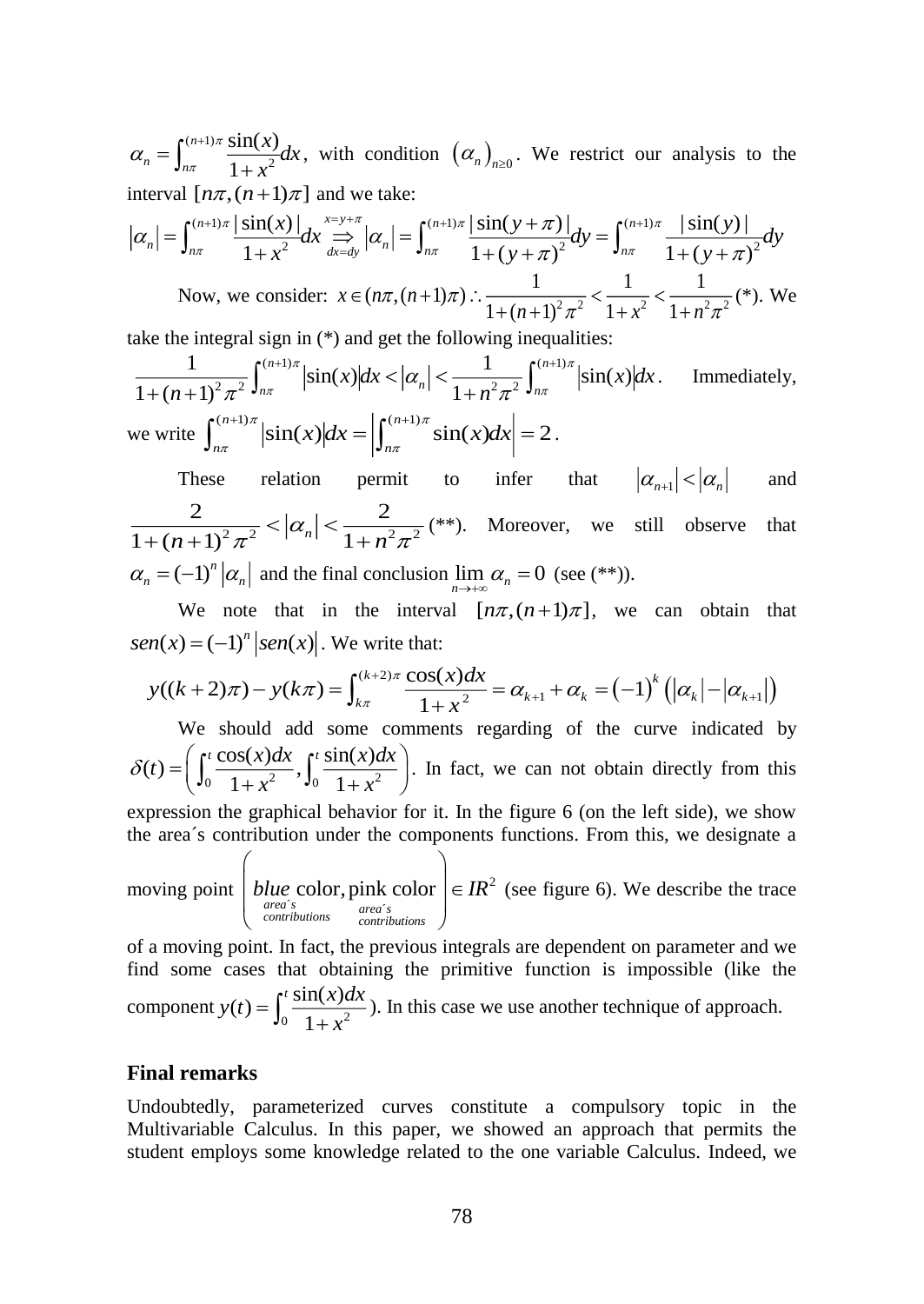indicate the elements which permit the inference of the growth and the decrease of the velocity vector  $\alpha'(t)$ , from the date extracted of its components.

In the parameterized curves class, we have tree possibilities: parameterized periodic curves; parameterized rational curves and diverse curves (like translation invariants or homothetic, spirals). In which of these class, we have to modify the construction's graph steps.

Out methods indicates some particular didactical moments for to explore the parameterized graph´s construction with DSG Geogebra. In fact, we highlight the following steps: (i) from the parameterized curve  $\alpha(t)$  we obtain the velocity and accelerator vectors; (ii) in according to the class of the parameterized curve, we must use the DSG for verify the graphics behavior of  $\frac{dy}{dx}(t)$ ; (iii) in according to the class of the parameterized curve, we must use the DSG for verify the graphics behavior of  $d^2$  $\frac{d^2y}{dx^2}(t)$ . In the final step, we confront all dates. The analytical ones with the graphical ones.



**Figure 7.** Some examples of parameterized curves with DSG Geogebra

Finally, we must be attentive to the style approach that prioritizes algorithmization in the Multivariable Calculus. In our approach, we emphasize the knowledge about the one variable Calculus. Indeed, in one variable Calculus, the students learnt that